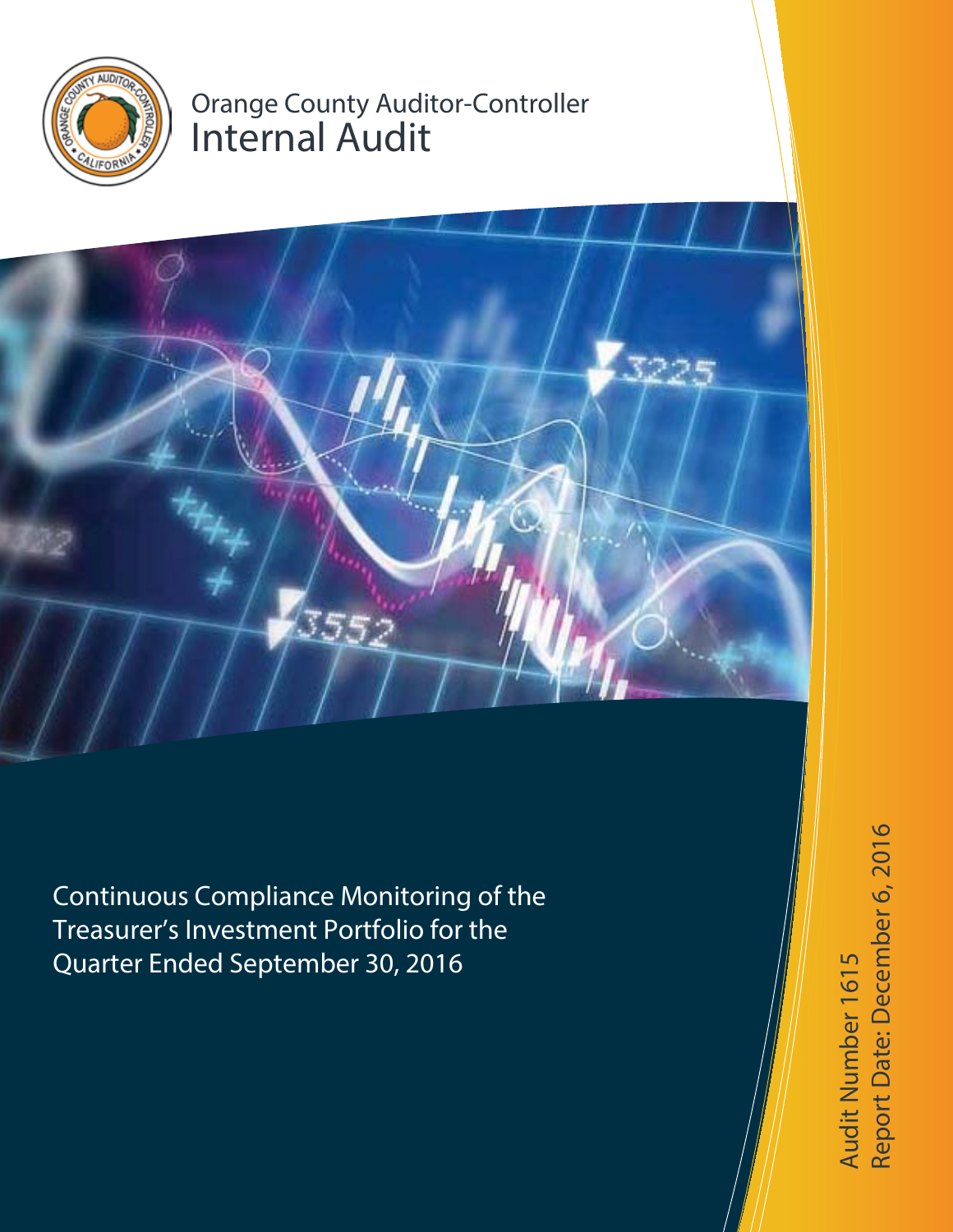

**ORANGECOUNTY AUDITORǦCONTROLLER INTERNALAUDIT**

## **Eric H. Woolery, CPA Orange County AuditorǦController**

**Toni Smart, CPA Scott Suzuki, CPA, CIA, CISA Carol Swe, CPA, CIA, CISA Scott Kim, CPA**

**Director, Internal Audit Assistant Director Senior Audit Manager**

**Senior Auditor**

**12 Civic Center Plaza, Room 200 Santa Ana, CA 92701**

**Auditor-Controller Web Site** www.ac.ocgov.com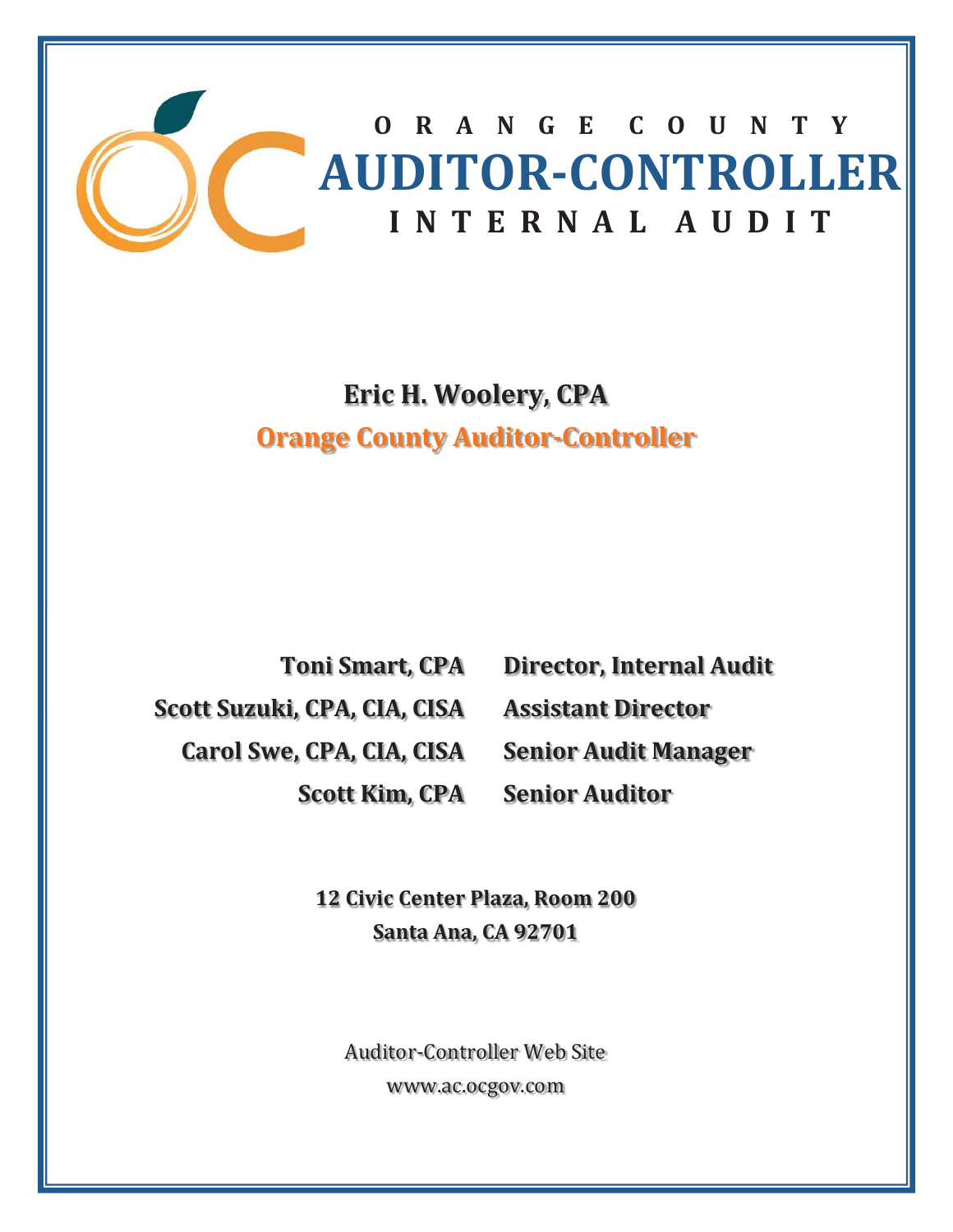

## **ERIC H. WOOLERY, CPA**

AUDITOR-CONTROLLER

**Transmittal Letter** 



**December 6, 2016** 

**Audit No. 1615** 

- **TO:** Members, Treasury Oversight Committee
- **SUBJECT:** Continuous Compliance Monitoring of the Treasurer's Investment Portfolio For the Quarter Ended September 30, 2016

At the request of the Treasury Oversight Committee, we have completed the Continuous Compliance Monitoring of the Treasurer's Investment Portfolio for the Quarter Ended September 30, 2016.

I submit an **Audit Status Report** quarterly to the Audit Oversight Committee (AOC) and a monthly report to the Board of Supervisors (BOS) where I detail any critical or significant findings released in reports during the prior month and the implementation status of recommendations as disclosed by our Follow-Up Audits. Although there were no findings noted during this engagement, the results will be included in future status reports to the AOC and BOS.

Please feel free to call me should you wish to discuss any aspect of our report. Additionally, we will request the department complete a **Customer Survey** of Audit Services. The Treasurer-Tax Collector will receive the survey shortly after the distribution of our final report.

Toni Smart, CPA, Director Auditor-Controller Internal Audit Division

## **Attachment**

Other recipients of this report: Members, Board of Supervisors Members, Audit Oversight Committee Shari L. Freidenrich, Treasurer-Tax Collector Eric H. Woolery, Auditor-Controller Frank Kim, County Executive Officer Paul C. Gorman, Chief Assistant Treasurer-Tax Collector - Treasury JC Squires, Financial Manager, Treasurer-Tax Collector Robin Stieler, Clerk of the Board of Supervisors Foreperson, Grand Jury Macias Gini & O'Connell LLP, County External Auditor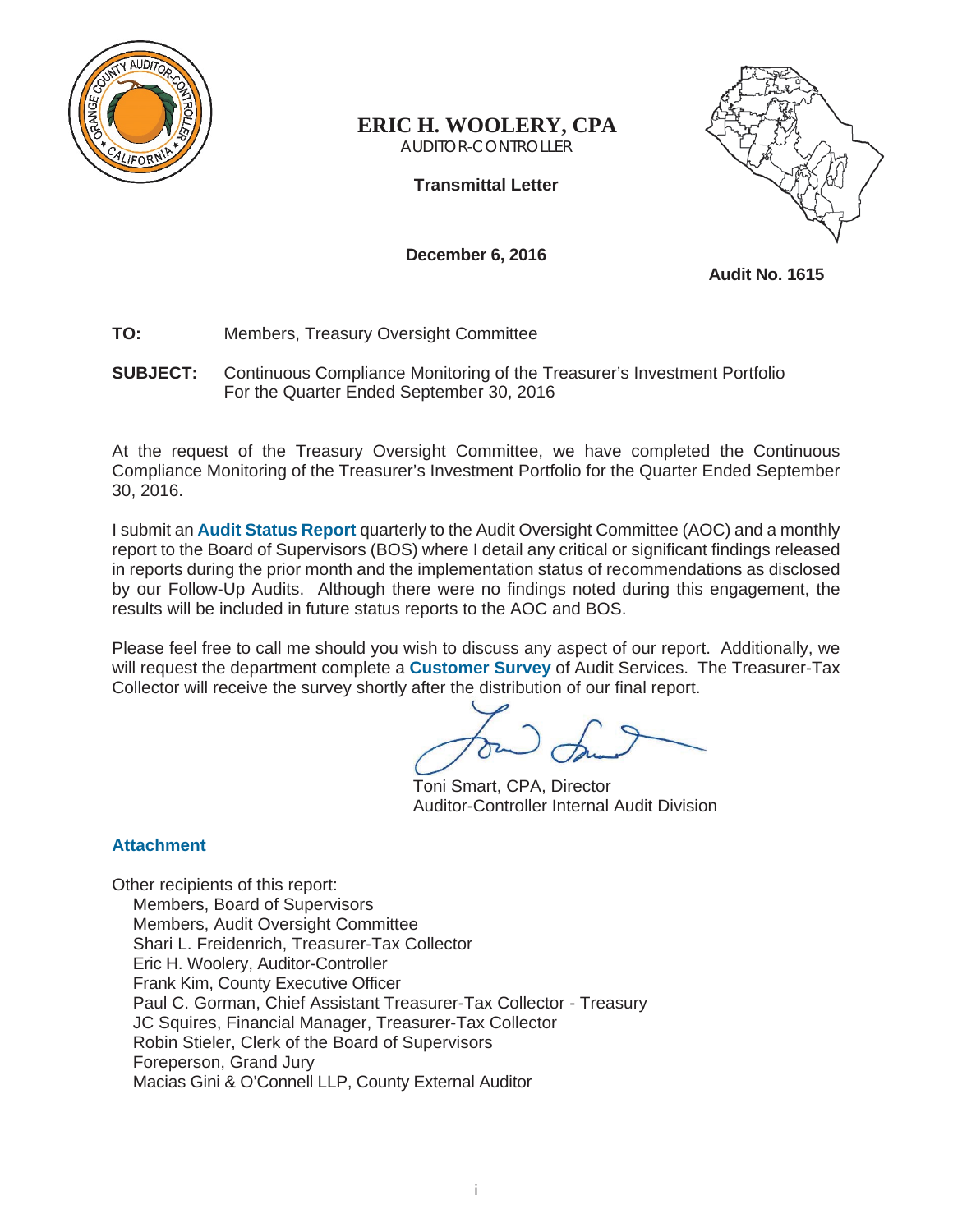

*Continuous Compliance Monitoring of the Treasurer's Investment Portfolio For the Quarter Ended September 30, 2016 Audit No. 1615* 

٦

| <b>Transmittal Letter</b> |  |
|---------------------------|--|
|                           |  |

**Internal Auditor's Report 1 1 <b>1**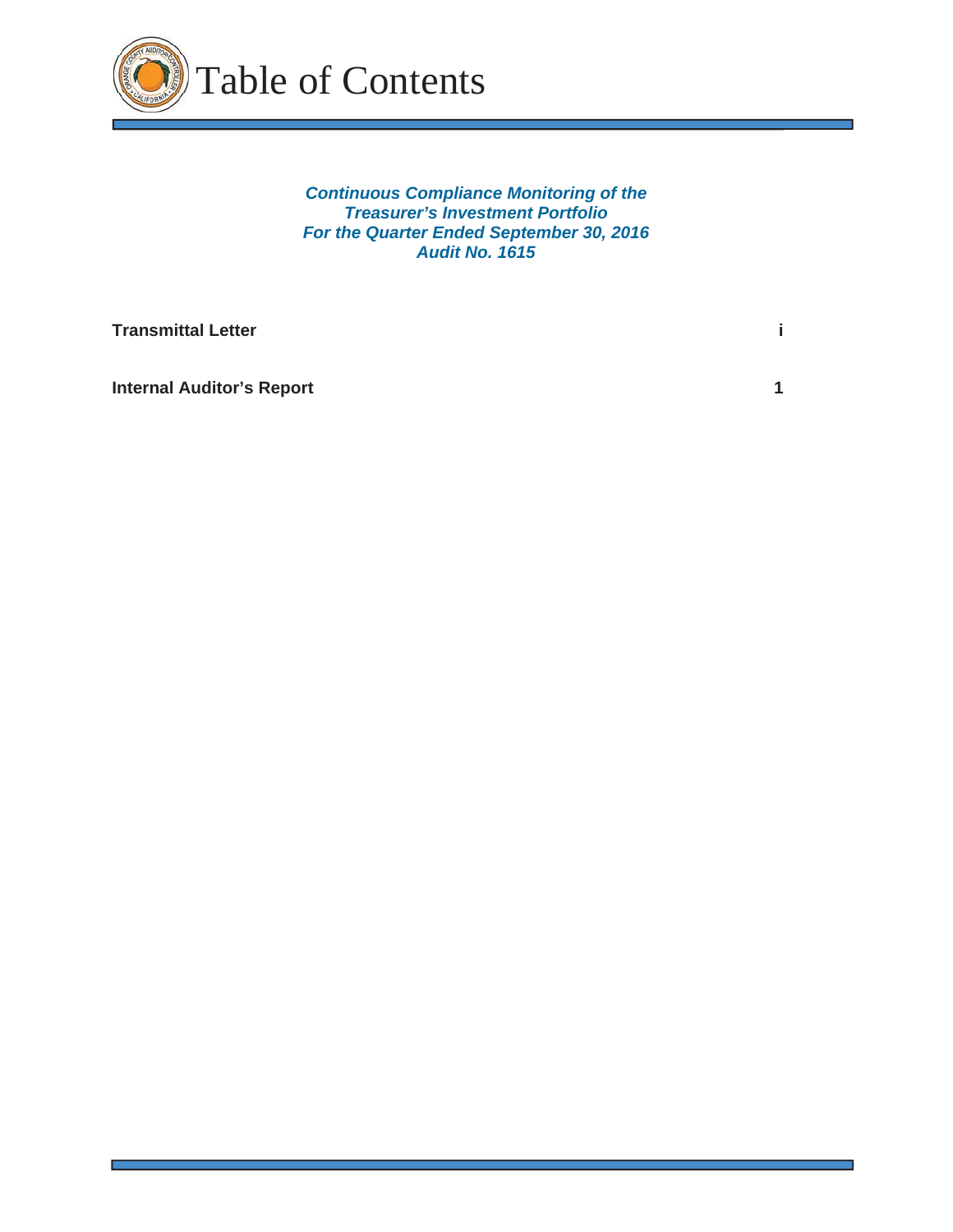

Internal Auditor's Report

**Audit No. 1615 December 6, 2016** 

Gary G. Capata, CPA, Chair, Public Member Treasury Oversight Committee 625 North Ross Street, Building 11 Santa Ana, California 92701

We have completed the continuous compliance monitoring of the Treasurer's Investment Portfolio for the quarter ended September 30, 2016. The purpose of our engagement was to determine whether the Orange County Money Market Fund, Educational Money Market Fund, John Wayne Airport Fund (all collectively referred to as Money Market Funds), and Extended Fund managed by the Orange County Treasurer were in compliance with specific provisions of the Investment Policy Statement (IPS) and that portfolio non-compliance, including technical incidents, were properly reported in the Treasurer's Monthly Investment Reports for July, August, and September 2016.

We perform our continuous compliance monitoring of the Treasurer's investment portfolio at the request of the Treasury Oversight Committee. Our continuous monitoring is designed to provide limited assurance to the Treasury Oversight Committee and the Office of the Treasurer-Tax Collector that the Treasurer's investment portfolio is in compliance with specific provisions of the IPS and that compliance deficiencies or technical incidents and required disclosures are properly reported.

Our compliance procedures included judgmentally selecting five (5) business days for testing from each month and importing the selected electronic file downloads from the Treasurer's Quantum System into ACL, a computer-assisted audit technique software, for purposes of performing calculations and validating that investment purchases were in compliance with the IPS by reviewing and testing supporting documentation.

Based on our continuous compliance monitoring for the selected dates, **no compliance deficiencies were identified**. When applicable, our report also includes information regarding the Treasurer's reporting of technical incidents in the Monthly Investment Reports. The Treasurer defines a technical incident as an event, other than the purchase of a security, which causes an IPS limit to be exceeded. The most common cause of a technical incident is when the total investment pool holdings decrease causing the relative percentage of holdings to increase.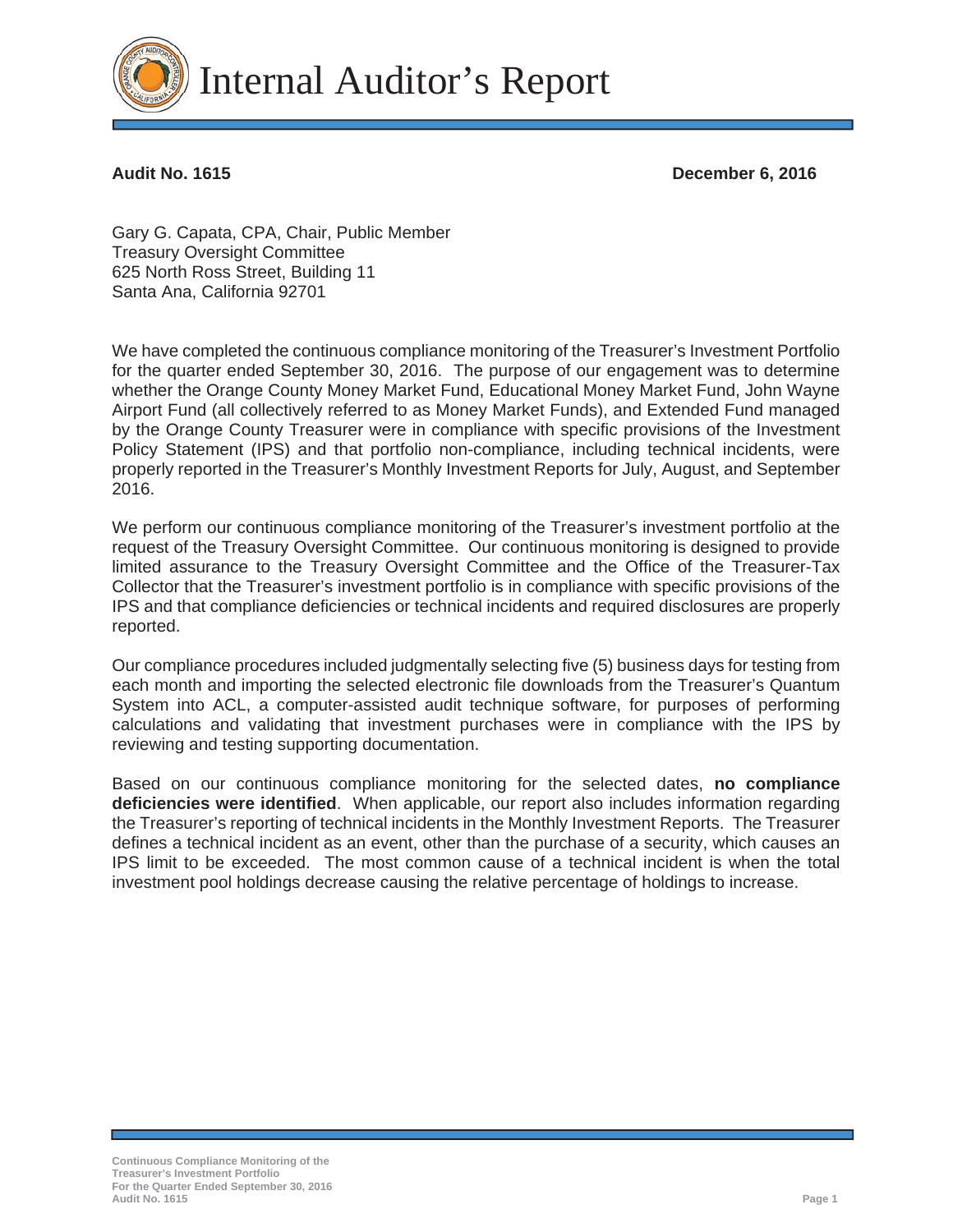

Internal Auditor's Report

The following lists the procedures performed and results achieved from the continuous compliance monitoring procedures:

1. **Authorized Investments (IPS Section VI, VII, VIII, IX, XI):** We judgmentally selected a sample of 28 investments representing each pool. These were selected from investments purchased on the 15 business days selected for review from July to September 2016. For the sample selected, we independently confirmed that the investments conform to authorized investment requirements in accordance with the IPS. We also confirmed for the Pooled Funds that the Treasurer used issuers and brokers who were on the Treasurer's authorized lists.

**Results**: We found no exceptions.

2. **Diversification Compliance (IPS Section VIII.1):** We performed calculations to determine that the Money Market and Extended Fund portfolios met the diversification limits for investment types in accordance with the IPS.

**Results**: We found no exceptions.

3. **Weighted Average Maturity (WAM) Limitations (IPS Section VIII.2):** We performed calculations to determine that WAM did not exceed 60 days for the Money Market Funds in accordance with the IPS.

**Results**: We found no exceptions.

4. **Maximum Maturity Limitations (IPS Section VIII.2):** We confirmed that the maximum maturity of any portfolio instrument purchased did not exceed 13 months (397 days) for the Money Market Fund and 5 years (1,826 days) for the Extended Fund in accordance with the IPS.

**Results**: We found no exceptions.

5. **Investment Type Maximum Maturity Limitations (IPS Section VIII.1):** We confirmed that the maximum maturity of investments purchased for commercial paper, bankers' acceptances, and repurchase agreements did not exceed 270 days for commercial paper, 180 days for bankers' acceptances, or one-year (365 days) for repurchase agreements in accordance with the IPS.

**Results**: We found no exceptions.

6. **Issuer Limitations (IPS Section VIII.1):** We performed calculations to determine that the Money Market and Extended Fund portfolios did not exceed the investment limits for issuers in accordance with the IPS.

**Results**: We found no exceptions.